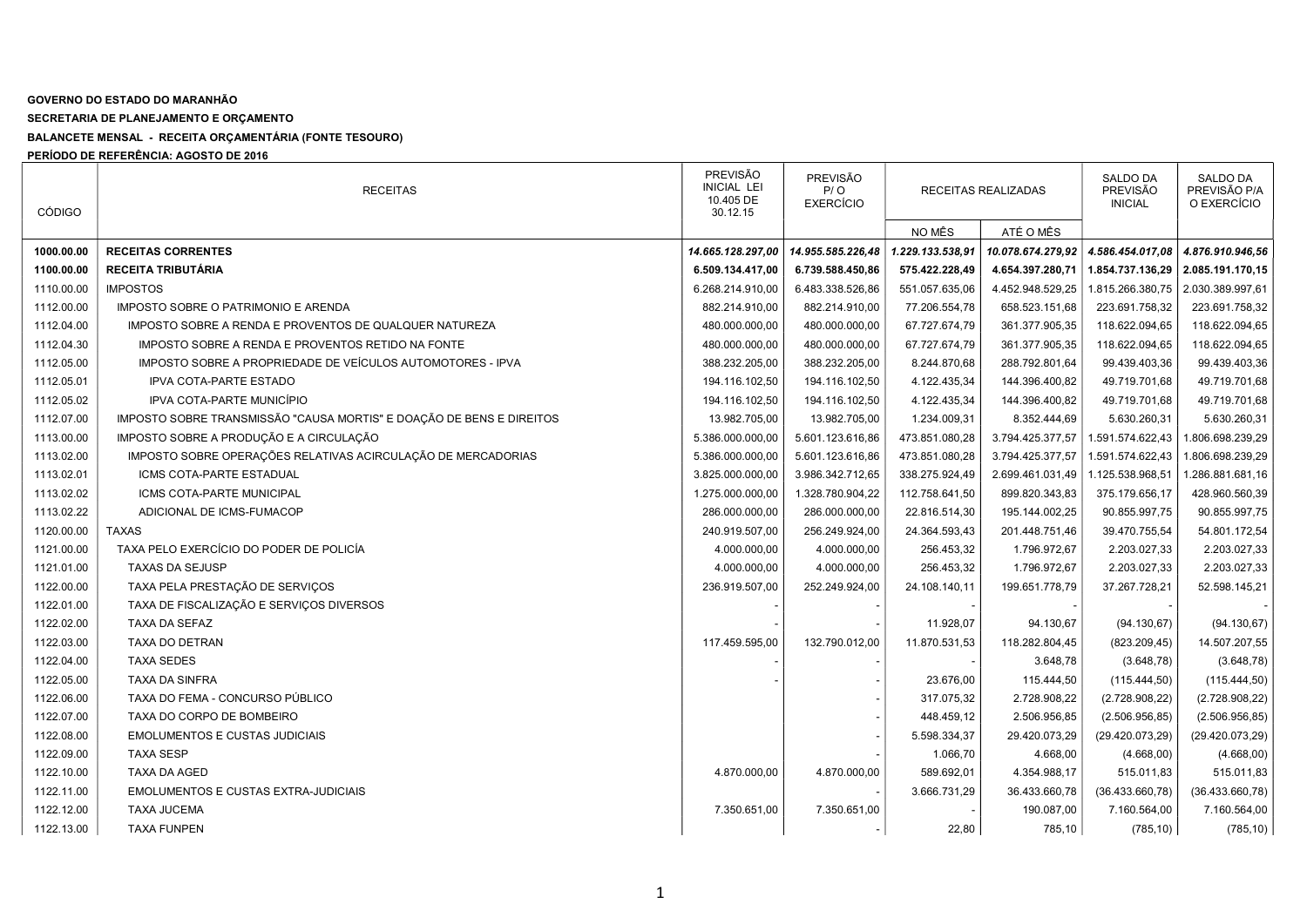| 1122.15.00 | TAXA DE LICITAÇÕES                               |                |                | 2.966,10      | 10.071,30      | (10.071, 30)     | (10.071, 30)    |
|------------|--------------------------------------------------|----------------|----------------|---------------|----------------|------------------|-----------------|
| 1122.22.00 | <b>TAXA DO FES/SES</b>                           |                |                | 23.620,60     | 105.643,20     | (105.643,20)     | (105.643,20)    |
| 1122.23.00 | TAXA DO DIÁRIO OFICIAL                           |                |                | 149.074,94    | 1.498.537,85   | (1.498.537, 85)  | (1.498.537, 85) |
| 1122.24.00 | <b>TAXA DA SETUR</b>                             |                |                |               | 3.328,10       | (3.328, 10)      | (3.328, 10)     |
| 1122.25.00 | TAXA DE FPDC DIR. CONSUMIDOR                     |                |                |               |                |                  |                 |
| 1122.26.00 | TAXA DE CONT. FISCAL DROGAS                      |                |                |               | 52,00          | (52,00)          | (52,00)         |
| 1122.27.00 | TAXA DA HEMOMAR                                  |                |                |               |                |                  |                 |
| 1122.28.00 | TAXA DO TCFA/MA CONTROLE AMBIENTAL               |                |                | 4.875,44      | 20.514,89      | (20.514, 89)     | (20.514, 89)    |
| 1122.31.00 | OUTRAS TAXAS JUDICIAIS                           |                |                | 249,91        | 1.934,82       | (1.934, 82)      | (1.934, 82)     |
| 1122.32.00 | TAXAS COMUNS ÀS DEMAIS SECRETARIAS               | 107.239.261,00 | 107.239.261,00 | 1.399.835,91  | 3.875.540,82   | 103.363.720,18   | 103.363.720,18  |
| 1122.33.00 | TAXAS DE REGULAÇÃO CONTROLE E FISC. ARSEP - TRCF |                |                |               |                |                  |                 |
| 1200.00.00 | RECEITA DE CONTRIBUICÕES                         |                |                |               |                |                  |                 |
| 1210.00.00 | CONTRIBUICÕES SOCIAIS                            |                |                |               |                |                  |                 |
| 1210.29.00 | CONTRIB. PREVIDÊNCIÁRIA DO REGIME PRÓPRIO        |                |                |               |                |                  |                 |
| 1210.29.01 | CONTRIB. PATRONAL-ATIVO CIVIL                    |                |                |               |                |                  |                 |
| 1210.29.02 | CONTRIB. PATRONAL-ATIVO MILITAR                  |                |                |               |                |                  |                 |
| 1210.29.07 | CONTRIB. SERVIDOR-ATIVO CIVIL                    |                |                |               |                |                  |                 |
| 1210.29.08 | CONTRIB. SERVIDOR-ATIVO MILITAR                  |                |                |               |                |                  |                 |
| 1210.29.09 | CONTRIB. SERVIDOR-INATIVO CIVIL                  |                |                |               |                |                  |                 |
| 1210.29.10 | CONTRIB. SERVIDOR-INATIVO MILITAR                |                |                |               |                |                  |                 |
| 1210.29.11 | CONTRIB. PENSIONISTA CIVIL                       |                |                |               |                |                  |                 |
| 1210.29.12 | CONTRIB. PENSIONISTA MILITAR                     |                |                |               |                |                  |                 |
| 1210.46.00 | COMP. PREV/REG GERAL E OS REG. PROP. PREV. SERV. |                |                |               |                |                  |                 |
| 1220.00.00 | CONTRIBUIÇÕES ECONÔMICAS                         |                |                |               |                |                  |                 |
| 1300.00.00 | <b>RECEITA PATRIMONIAL</b>                       | 129.883.418,00 | 129.927.401,48 | 15.281.078,99 | 105.960.561,11 | 23.922.856,89    | 23.966.840,37   |
| 1310.00.00 | RECEITAS IMOBILIÁRIAS                            | 35.114,00      | 35.114,00      |               | 20.401,25      | 14.712,75        | 14.712,75       |
| 1320.00.00 | RECEITAS DE VALORES MOBILIÁRIOS                  | 129.848.304,00 | 129.892.287,48 | 15.281.078,99 | 105.940.159,86 | 23.908.144,14    | 23.952.127,62   |
| 1323.00.00 | PARTICIPAÇÕES                                    |                |                | 2.001.459,65  | 4.408.968,59   | (4.408.968,59)   | (4.408.968,59)  |
| 1325.00.00 | REMUNERAÇÃO DE DEPÓSITOS BANCÁRIOS               | 129.848.304,00 | 129.892.287,48 | 12.626.548,45 | 90.446.907,70  | 39.401.396,30    | 39.445.379,78   |
| 1328.00.00 | OUTRAS RECEITAS DE VALORES MOBILIÁRIOS           |                |                | 653.070,89    | 11.084.283,57  | (11.084.283, 57) | (11.084.283,57) |
| 1330.00.00 | RECEITA DE CONCESSÕES E PERMISSÕES               |                |                |               |                |                  |                 |
| 1340.00.00 | COMPENSACÕES FINANCEIRAS                         |                |                |               |                |                  |                 |
| 1390.00.00 | OUTRAS RECEITAS PATRIMONIAIS                     |                |                |               |                |                  |                 |
| 1600.00.00 | <b>RECEITA DE SERVIÇOS</b>                       | 4.627.627,00   | 4.627.627,00   | (87.594, 55)  | 746.539,95     | 3.881.087,05     | 3.881.087,05    |
| 1600.01.00 | SERVIÇOS COMERCIAIS                              |                |                | (87.594, 55)  | 713.321,32     | (713.321, 32)    | (713.321, 32)   |
| 1600.02.00 | SERVIÇOS FINANCEIROS                             |                |                |               |                |                  |                 |
| 1600.06.00 | SERVIÇOS PORTUÁRIOS                              |                |                |               |                |                  |                 |
| 1600.12.00 | RECEITAS JUDICIAIS                               |                |                |               | 33.218,63      | (33.218, 63)     | (33.218, 63)    |
| 1600.13.00 | SERVIÇOS ADMINISTRATIVOS                         |                |                |               |                |                  |                 |
| 1600.16.00 | SERVIÇOS EDUCACIONAIS                            |                |                |               |                |                  |                 |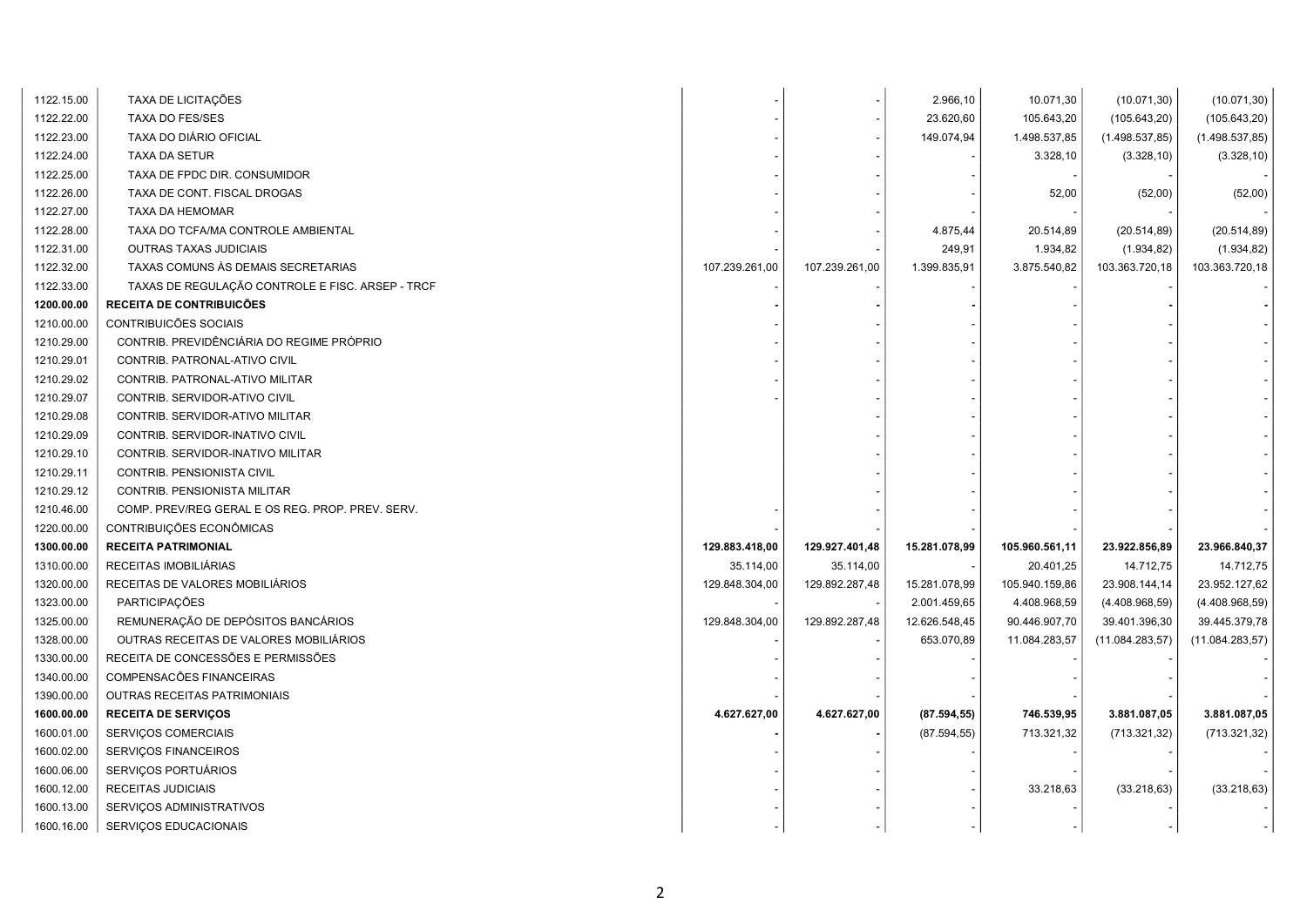| 1600.17.00 | SERVIÇOS AGROPECURIOS                                                  |                  |                  |                |                  |                  |                  |
|------------|------------------------------------------------------------------------|------------------|------------------|----------------|------------------|------------------|------------------|
| 1600.30.00 | SERVIÇOS DE TRÂNSITO                                                   |                  |                  |                |                  |                  |                  |
| 1600.40.00 | SERVIÇOS AMBIENTAIS                                                    |                  |                  |                |                  |                  |                  |
| 1600.99.00 | OUTROS SERVIÇOS                                                        | 4.627.627,00     | 4.627.627,00     |                |                  | 4.627.627,00     | 4.627.627,00     |
| 1700.00.00 | <b>TRANSFERÊNCIAS CORRENTES</b>                                        | 7.857.406.578,00 | 7.912.721.000,00 | 605.286.571,09 | 5.157.765.434,58 | 2.699.641.143,42 | 2.754.955.565,42 |
| 1720.00.00 | TRANSFERÊNCIAS INTERGOVERNAMENTAIS                                     | 7.837.008.022,00 | 7.892.322.444,00 | 605.179.770,79 | 5.157.387.333,92 | 2.679.620.688,08 | 2.734.935.110,08 |
| 1721.00.00 | TRANSFERÊNCIAS DA UNIÃO                                                | 6.610.296.801,00 | 6.665.611.223,00 | 514.756.974,05 | 4.286.038.552,64 | 2.324.258.248,36 | 2.379.572.670,36 |
| 1721.01.00 | PARTICIPAÇÃO NA RECEITA DA UNIÃO                                       | 5.996.515.967,00 | 6.022.035.680,00 | 441.306.222,50 | 3.854.736.299,49 | 2.141.779.667,51 | 2.167.299.380,51 |
| 1721.01.01 | COTA-PARTE DO FUNDO DE PARTICIPAÇÃO DOS ESTADOS                        | 5.950.000.000,00 | 5.950.000.000,00 | 437.143.476,08 | 3.781.493.073,54 | 2.168.506.926,46 | 2.168.506.926,46 |
| 1721.01.12 | COTA-PARTE DO IMPOSTO SOBRE PRODUTOS INDUSTRIALIZADOS-IPI              | 42.315.000,00    | 42.315.000,00    | 4.162.746,42   | 35.547.665,72    | 6.767.334,28     | 6.767.334,28     |
|            | COTA-PARTE ESTADOS                                                     | 31.736.250,00    | 31.736.250,00    | 3.122.059,82   | 26.660.749,29    | 5.075.500,71     | 5.075.500,71     |
|            | COTA-PARTE MUNICÍPIOS                                                  | 10.578.750,00    | 10.578.750,00    | 1.040.686,61   | 8.886.916,43     | 1.691.833,57     | 1.691.833,57     |
| 1721.01.13 | CONTRIBUIÇÃO DE INTERVENÇÃO NO DOMÍNIO ECONÔMICO                       | 4.200.000,00     | 29.719.713,00    |                | 37.695.547,05    | (33.495.547,05)  | (7.975.834,05)   |
|            | COTA-PARTE ESTADOS                                                     | 3.150.000,00     | 22.289.784,75    |                | 28.271.660,29    | (25.121.660, 29) | (5.981.875, 54)  |
|            | COTA-PARTE MUNICÍPIOS                                                  | 1.050.000,00     | 7.429.928,25     |                | 9.423.886,76     | (8.373.886, 76)  | (1.993.958, 51)  |
| 1721.01.30 | COTA-PARTE CONTRIB. SAL. EDUC. QUOT. EST/FEDERAL                       |                  |                  |                |                  |                  |                  |
| 1721.01.32 | COTA-PARTE IMPOSTOS/O.C. CAMB. E SEG. T.V.M. COMER. OURO               | 967,00           | 967,00           |                | 13,18            | 953,82           | 953,82           |
| 1721.01.99 | OUTRAS TRANSFERÊNCIAS DA UNIÃO                                         |                  |                  |                |                  |                  |                  |
| 1721.09.00 | TRANSFERÊNCIAS DA UNIÃO                                                |                  |                  |                |                  |                  |                  |
| 1721.22.00 | TRANSFERÊNCIA DA COMPENSAÇÃO FINANCEIRA                                | 67.069.147,00    | 67.069.147,00    | 4.562.545,65   | 31.184.249,25    | 35.884.897,75    | 35.884.897,75    |
| 1721.22.11 | COTA-PARTE COMPENS. FINANC. RECUR. HÍDRICOS CFRH                       | 5.786.780,00     | 5.786.780,00     | 279.340,69     | 3.142.799,77     | 2.643.980,23     | 2.643.980,23     |
| 1721.22.20 | COTA-PARTE COMP. FINAC. RECUR. MINERAIS CFEM                           | 14.032.367,00    | 14.032.367,00    | 55.355,04      | 465.744,48       | 13.566.622,52    | 13.566.622,52    |
| 1721.22.70 | COTA-PARTE FUNDO ESPECIAL DO PETRÓLEO - FEP                            | 47.250.000,00    | 47.250.000,00    | 4.227.849,92   | 27.575.705,00    | 19.674.295,00    | 19.674.295,00    |
| 1721.33.00 | TRANSFERÊNCIAS DE RECURSOS DO SISTEMA ÚNICO DE SAÚDE-SUS FUNDO A FUNDO | 440.409.918,00   | 455.185.963,00   | 35.508.285,56  | 263.518.212,17   | 176.891.705,83   | 191.667.750,83   |
| 1721.33.07 | CONV. MDS E COMB A FOME PROG. LEITE é VIDA                             | 46.564.913,00    | 46.564.913,00    |                |                  | 46.564.913,00    | 46.564.913,00    |
| 1721.33.50 | SAÚDE GESTÃO PLENA                                                     | 393.845.005,00   | 408.621.050,00   | 35.508.285,56  | 263.518.212,17   | 130.326.792,83   | 145.102.837,83   |
| 1721.35.00 | TRANSFERÊNCIAS DE REC. DO FUNDO NACIONAL DO DESENV. EDUCAÇÃO - FNDE    | 43.694.190,00    | 58.208.679,00    | 9.051.586,19   | 50.201.017,51    | (6.506.827, 51)  | 8.007.661,49     |
| 1721.35.01 | TRANSFERÊNCIA DO SALÁRIO EDUCAÇÃO                                      | 21.694.190,00    | 30.624.494,00    | 1.571.795,39   | 13.733.120,32    | 7.961.069,68     | 16.891.373,68    |
| 1721.35.06 | <b>MERENDA ESCOLAR</b>                                                 | 22.000.000,00    | 22.000.000,00    | 7.479.790,80   | 17.520.074,80    | 4.479.925,20     | 4.479.925,20     |
| 1721.35.99 | OUTRAS TRANSF. DO FNDE                                                 |                  | 5.584.185,00     |                | 18.947.822,39    | (18.947.822, 39) | (13.363.637,39)  |
| 1721.36.00 | TRANSFERÊNCIA FINANCEIRA DO ICMS DESONERAÇÃO                           | 28.572.914,00    | 28.572.914,00    | 2.046.037,50   | 16.368.300,00    | 12.204.614,00    | 12.204.614,00    |
| 1721.99.00 | OUTRAS TRANSFERÊNCIAS DA UNIÃO                                         | 34.034.665,00    | 34.538.840,00    | 22.282.296,65  | 70.030.474,22    | (35.995.809, 22) | (35.491.634,22)  |
| 1721.99.10 | <b>CONVÊNIOS</b>                                                       | 34.034.665,00    | 34.538.840,00    | 22.282.296,65  | 51.267.915,47    | (17.233.250, 47) | (16.729.075, 47) |
| 1721.99.30 | AUXILIO FINANCEIRO PARA FOMENTO E EXPORTAÇÕES                          |                  |                  |                | 18.762.558,75    | (18.762.558,75)  | (18.762.558,75)  |
| 1723.00.00 | <b>TRANSFERÊNCIAS DE MUNICÍPIOS</b>                                    |                  |                  | 134.000,00     | 134.000,00       | (134.000,00)     | (134.000,00)     |
| 1724.00.00 | TRANSFERÊNCIAS MULTIGOVERNAMENTAIS                                     | 1.226.711.221,00 | 1.226.711.221,00 | 90.422.796,74  | 871.348.781,28   | 355.362.439,72   | 355.362.439,72   |
| 1724.01.00 | TRANSFÊRENCIAS DE RECURSOS - FUNDEB                                    | 741.686.436,00   | 741.686.436,00   | 48.483.803,29  | 423.250.073,60   | 318.436.362,40   | 318.436.362,40   |
| 1724.02.00 | TRANSFERÊNCIA DE RECURSOS DA COMPLEMENTAÇÃO DA UNIÃO AO FUNDEB         | 485.024.785,00   | 485.024.785,00   | 41.938.993,45  | 448.098.707,68   | 36.926.077,32    | 36.926.077,32    |
| 1730.00.00 | TRANSFERÊNCIAS DE INSTITUIÇÕES PRIVADAS                                | 20.398.556,00    | 20.398.556,00    | (27.199, 70)   | 244.100,66       | 20.154.455,34    | 20.154.455,34    |
| 1750.00.00 | TRANSFERÊNCIAS DE PESSOAS                                              |                  |                  |                |                  |                  |                  |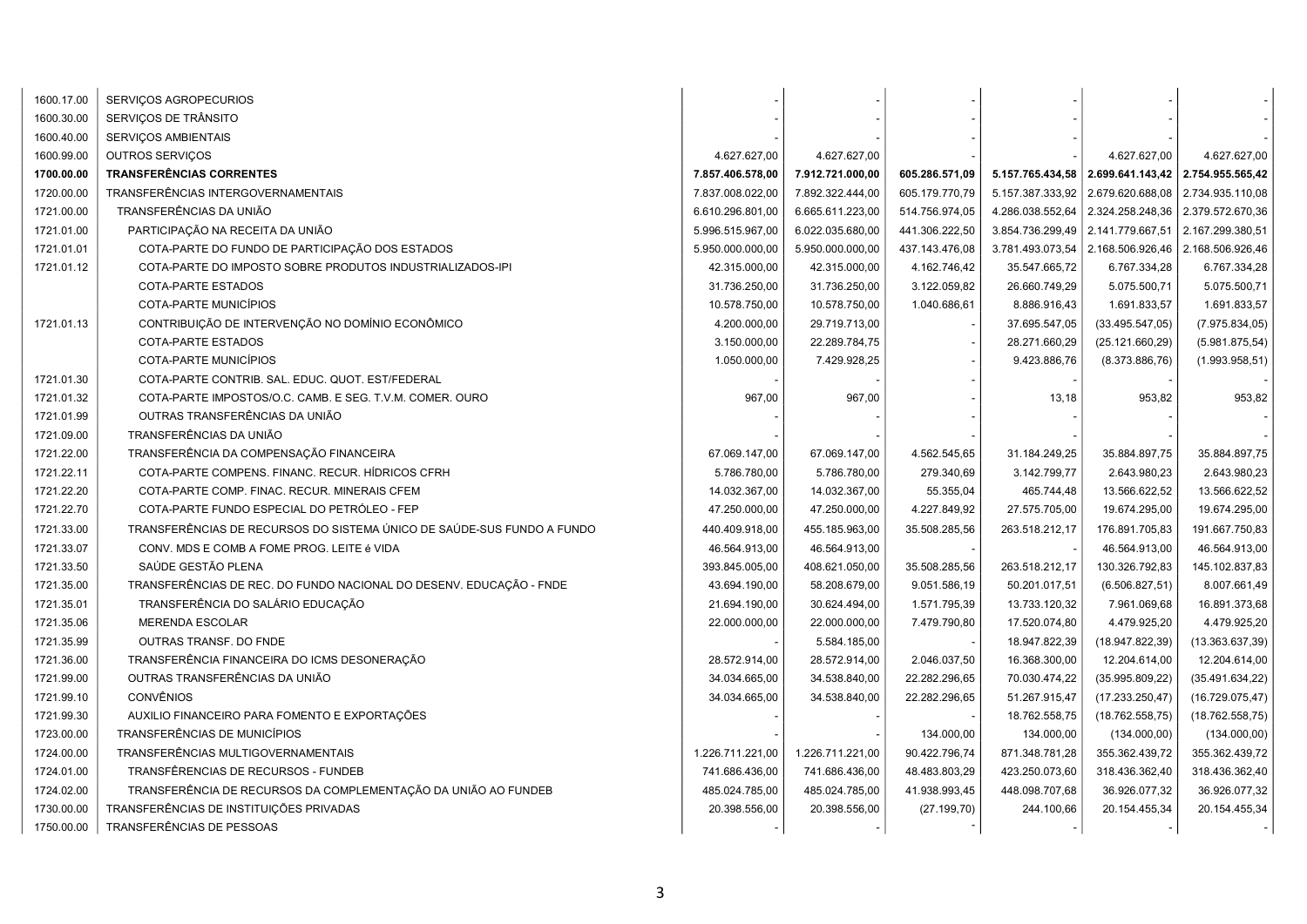| 1760.00.00 | TRANSFERENCIAS DE CONVENIOS                        |                |                |               |                |                  |                  |
|------------|----------------------------------------------------|----------------|----------------|---------------|----------------|------------------|------------------|
| 1900.00.00 | <b>OUTRAS RECEITAS CORRENTES</b>                   | 164.076.257,00 | 168.720.747,14 | 33.231.254,89 | 159.804.463,57 | 4.271.793,43     | 8.916.283,57     |
| 1910.00.00 | MULTAS E JUROS DE MORA                             | 35.489.477,00  | 40.133.967,14  | 9.266.534,51  | 48.442.115,24  | (12.952.638, 24) | (8.308.148, 10)  |
| 1911.00.00 | MULTAS E JUROS DE MORA/TRIBUTOS                    | 35.489.477,00  | 40.133.967,14  | 9.213.417,95  | 47.663.339,54  | (12.173.862, 54) | (7.529.372, 40)  |
| 1911.10.00 | MULTAS E JUROS DE MORA DO ICMS                     | 14.035.142,00  | 14.035.142,00  | 5.693.244,06  | 24.123.916,97  | (10.088.774, 97) | (10.088.774.97)  |
| 1911.12.00 | MULTAS E JUROS MORA DIV. ATIVA                     | 4.307.951,00   | 4.307.951,00   | 431.634,51    | 2.644.774,79   | 1.663.176,21     | 1.663.176,21     |
| 1911.13.00 | MULTAS E JUROS DE MORADO ITCD                      |                |                | 8.691,02      | 43.548,44      | (43.548, 44)     | (43.548, 44)     |
| 1911.14.00 | MULTAS E JUROS DE MORADO FUMACOP                   | 6.808,00       | 6.808,00       | 4.342,34      | 21.233,12      | (14.425, 12)     | (14.425, 12)     |
| 1911.16.00 | MULTAS E JUROS DE MORA DO IPVA                     | 577.246,00     | 577.246,00     | 546.205,21    | 1.967.441,27   | (1.390.195, 27)  | (1.390.195, 27)  |
| 1911.17.00 | <b>INDENIZAÇÕES</b>                                |                |                |               |                |                  |                  |
| 1911.18.00 | <b>RESTITUIÇÕES</b>                                |                |                |               |                |                  |                  |
| 1911.19.00 | MULTAS DE TRÂNSITO                                 |                | 4.644.490,14   | 1.470.288,72  | 11.310.459,88  | (11.310.459,88)  | (6.665.969,74)   |
| 1911.19.01 | MULTA ESTADUAL DE TRÂNSITO - DETRAN                |                | 4.644.490,14   | 1.006.160,16  | 7.130.722,11   | (7.130.722, 11)  | (2.486.231,97)   |
| 1911.19.02 | PARCELA MULTA ESTADUAL - PM                        |                |                | 54.255,00     | 403.020,00     | (403.020,00)     | (403.020,00)     |
| 1911.19.03 | PARCELA MULTA MUNICIPAL - DETRAN                   |                |                | 232.076,00    | 2.384.424,00   | (2.384.424,00)   | (2.384.424,00)   |
| 1911.19.04 | PARCELA MULTA MUNICIPAL - PM                       |                |                | 1.215,00      | 13.220,00      | (13.220,00)      | (13.220,00)      |
| 1911.19.05 | MULTA ESTADUAL DE TRÂNSITO INTERESTADUAL           |                |                | 176.582,56    | 1.379.073,77   | (1.379.073, 77)  | (1.379.073, 77)  |
| 1911.24.00 | MULTAS E JUROS DE MORA DO ICMS - MUNICÍPIO         | 2.127.439,00   | 2.127.439,00   | 375.256,66    | 2.570.387,38   | (442.948, 38)    | (442.948, 38)    |
| 1911.25.00 | MULTAS E JUROS DE MORA DO IPVA - MUNICÍPIO         | 253.736,00     | 253.736,00     | 214.148,18    | 924.719,04     | (670.983, 04)    | (670.983, 04)    |
| 1911.26.00 | MULTAS E JUROS DE MORA DIV. ATIVA - MUNICÍPIO      | 814.006,00     | 814.006,00     | 61.374,12     | 410.898,88     | 403.107,12       | 403.107,12       |
| 1911.99.00 | MULTAS E JUROS DEMORA - OUTROS TRIBUTOS            | 13.367.149,00  | 13.367.149,00  | 408.233,13    | 3.645.959,77   | 9.721.189,23     | 9.721.189,23     |
| 1919.00.00 | MULTAS E JUROS DE MORA DE OUTRAS RECEITAS          |                |                | 53.116,56     | 778.775,70     | (778.775, 70)    | (778.775, 70)    |
| 1919.16.00 | FUNDO DE MODERNIZAÇÃO DO TCE                       |                |                | 50.075,54     | 766.168,91     | (766.168, 91)    | (766.168, 91)    |
| 1919.18.00 | MINISTÉRIO PÚBLICO ESTADUAL                        |                |                |               | 400,00         | (400,00)         | (400,00)         |
| 1919.20.00 | SECRETARIA DE ESTADO DA SEGURANÇA PÚBLICA          |                |                |               | 124,00         | (124,00)         | (124,00)         |
| 1919.22.00 | MULTAS CONTRATUAIS - SEFAZ                         |                |                | 1.284,63      | 1.919,63       | (1.919, 63)      | (1.919, 63)      |
| 1919.99.00 | <b>OUTRAS MULTAS</b>                               |                |                | 1.756,39      | 10.163,16      | (10.163, 16)     | (10.163, 16)     |
| 1920.00.00 | INDENIZAÇÕES E RESTITUIÇÕES                        | 50.052.500,00  | 50.052.500,00  | 3.032.572,55  | 16.963.570,41  | 33.088.929,59    | 33.088.929,59    |
| 1921.00.00 | INDENIZAÇÕES                                       | 50.052.500,00  | 50.052.500,00  | 3.032.572,55  | 16.963.570,41  | 33.088.929,59    | 33.088.929,59    |
| 1921.01.00 | COMPENSAÇÃO FINANCEIRA P/ OUTROS RECURSOS HÍDRICOS |                |                | 8.896,32      | 18.959,42      | (18.959, 42)     | (18.959, 42)     |
| 1921.03.00 | COMPENSAÇÃO FINANCEIRA ÓLEO BRUTO                  |                |                |               |                |                  |                  |
| 1921.09.00 | OUTRAS INDENIZAÇÕES E RESTITUIÇÕES                 | 50.000.000,00  | 50.000.000,00  | 3.023.676,23  | 16.935.337,09  | 33.064.662,91    | 33.064.662,91    |
| 1921.99.00 | OUTRAS INDENIZAÇÕES                                | 52.500,00      | 52.500,00      |               | 9.273,90       | 43.226,10        | 43.226,10        |
| 1922.00.00 | <b>RESTITUIÇÕES</b>                                |                |                |               |                |                  |                  |
| 1922.10.00 | COMPENSAÇÃO PREVIDENCIÁRIA                         |                |                |               |                |                  |                  |
| 1922.99.00 | OUTRAS RESTITUIÇÕES                                |                |                |               |                |                  |                  |
| 1930.00.00 | RECEITA DA DÍVIDA ATIVA                            | 25.624.280,00  | 25.624.280,00  | 14.906.276,55 | 55.154.123,37  | (29.529.843, 37) | (29.529.843, 37) |
| 1931.00.00 | RECEITA DA DÍVIDA ATIVA TRIBUTÁRIA                 | 22.065.352,00  | 22.065.352,00  | 8.903.545,95  | 32.450.207,41  | (10.384.855, 41) | (10.384.855, 41) |
| 1931.10.00 | RECEITA DA DÍVIDA ATIVA TRIBUTARIA                 | 22.065.352,00  | 22.065.352,00  | 8.903.545,95  | 32.450.207,41  | (10.384.855, 41) | (10.384.855, 41) |
| 1931.11.00 | RECEITA DA DIVIDA ATIVA DO ICMS                    | 14.235.711,00  | 14.235.711,00  | 1.426.043,59  | 8.236.377,53   | 5.999.333,47     | 5.999.333,47     |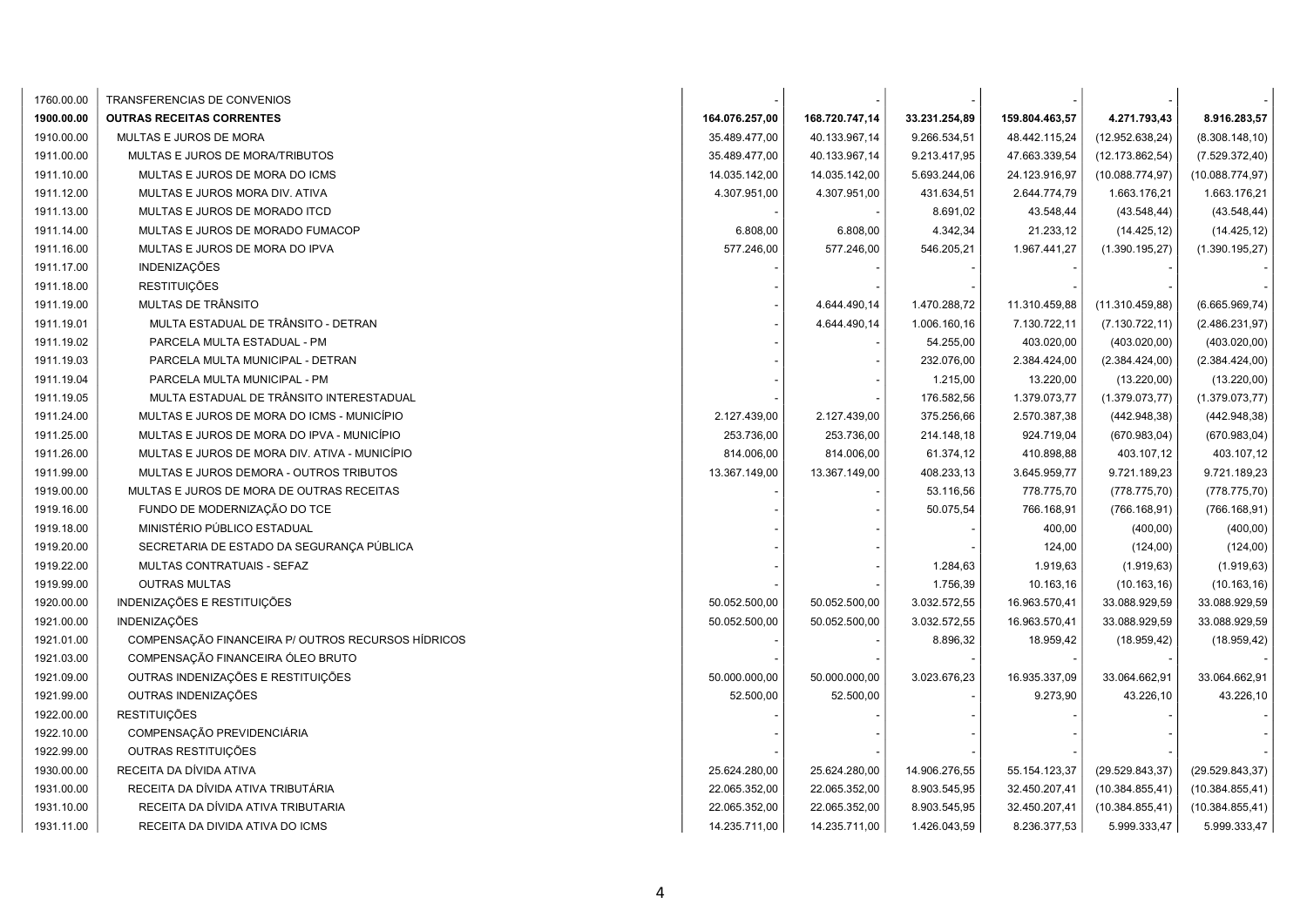| 1931.14.00 | RECEITA DA DÍVIDA ATIVA DO IPVA                     | 7.829.641,00     | 7.829.641,00     | 7.477.502,36  | 24.213.829,88  | (16.384.188, 88) | (16.384.188, 88) |
|------------|-----------------------------------------------------|------------------|------------------|---------------|----------------|------------------|------------------|
| 1931.99.00 | RECEITA DA DÍVIDA ATIVA DE OUTROS TRIBUTOS          |                  |                  |               |                |                  |                  |
| 1932.00.00 | RECEITA DA DÍVIDA ATIVA PARTE MUNICÍPIO.            | 3.558.928,00     | 3.558.928,00     | 6.002.730,60  | 22.703.915,96  | (19.144.987,96)  | (19.144.987,96)  |
| 1990.00.00 | RECEITAS DIVERSAS                                   | 52.910.000,00    | 52.910.000,00    | 6.025.871,28  | 39.244.654,55  | 13.665.345,45    | 13.665.345,45    |
| 1990.01.00 | OUTRAS RECEITAS DIVERSAS                            | 52.910.000.00    | 52.910.000,00    | 5.987.482,55  | 39.118.092,15  | 13.791.907,85    | 13.791.907,85    |
| 1990.01.01 | JUNTA COMERCIAL DO MARANHÃO                         |                  |                  | 566.948,21    | 4.364.758,37   | (4.364.758, 37)  | (4.364.758, 37)  |
| 1990.01.02 | FUNDO DES. AGROIND. DO ESTADO - FEDAGRO             |                  |                  | 91.073,86     | 1.214.686,16   | (1.214.686, 16)  | (1.214.686, 16)  |
| 1990.01.03 | FUNDO DE MODERNIZAÇÃO DO TCE                        |                  |                  | 3.674,75      | 62.816,58      | (62.816, 58)     | (62.816,58)      |
| 1990.01.05 | FUNDO DE FORTALECIMENTO DA ADM. TRIBUTÁRIA - FUNAT  |                  |                  | 2.676.777,93  | 5.965.861,20   | (5.965.861, 20)  | (5.965.861, 20)  |
| 1990.01.06 | FUNDO ESTADUAL DE DESENVOLVIMENTO INDUSTRIAL        |                  |                  | 2.292.070,65  | 13.671.074,34  | (13.671.074, 34) | (13.671.074, 34) |
| 1990.01.07 | FUNDO DE PROTEÇÃO E DEFESA DO CONSUMIDOR            |                  |                  | 300.377,79    | 2.071.675,62   | (2.071.675, 62)  | (2.071.675, 62)  |
| 1990.01.08 | FUNDO ESPECIAL LEGISLATIVO - FUNDEG                 |                  |                  | 7.093,67      | 7.688,11       | (7.688, 11)      | (7.688, 11)      |
| 1990.01.09 | AGÊNCIA ESTADUAL DE DEFESA AGROPECUÁRIA - AGED      |                  |                  | 24.357,40     | 178.316,87     | (178.316, 87)    | (178.316, 87)    |
| 1990.01.10 | FUNOD DA CULTURA DO MARANHÃO - FENDEC-MA            |                  |                  |               | 60,00          | (60,00)          | (60, 00)         |
| 1990.01.12 | FUNDO ESTADUAL DE PENSÃO E APOSENTADORIA            |                  |                  |               | 85,13          | (85, 13)         | (85, 13)         |
| 1990.01.13 | FUNDO DOS BENEFÍCIOS DOS SERVIDORES - FUNBEM        |                  |                  |               | 174,29         | (174, 29)        | (174, 29)        |
| 1990.01.99 | <b>OUTRAS RECEITAS</b>                              | 52.910.000,00    | 52.910.000,00    | 25.108,29     | 11.580.895,48  | 41.329.104,52    | 41.329.104,52    |
| 1990.02.00 | ENCARGOS LEG P/ INSCRIÇÃO DÍV. ATIVA E REC ONUS SUC |                  |                  | 38.388,73     | 126.562,40     | (126.562,40)     | (126.562,40)     |
| 1990.02.03 | RECEITA DEFENSORIA                                  |                  |                  | 38.388,73     | 126.562,40     | (126.562,40)     | (126.562,40)     |
|            |                                                     |                  |                  |               |                |                  |                  |
| 1990.05.00 | SALDOS DE EXERCÍCIOS ANTERIORES                     |                  |                  |               |                |                  |                  |
| 2000.00.00 | <b>RECEITAS DE CAPITAL</b>                          | 1.907.074.171,00 | 1.909.342.720,00 | 21.662.055,80 | 568.861.221,74 | 1.338.212.949,26 | 1.340.481.498,26 |
| 2100.00.00 | OPERAÇÕES DE CRÉDITO                                | 1.297.479.338,00 | 1.297.479.338,00 | 4.370.904,56  | 463.190.151,53 | 834.289.186,47   | 834.289.186,47   |
| 2110.00.00 | OPERAÇÕES DE CRÉDITO INTERNAS                       | 1.284.979.338,00 | 1.284.979.338,00 |               | 450.428.950,79 | 834.550.387,21   | 834.550.387,21   |
| 2120.00.00 | OPERAÇÕES DE CRÉDITO EXTERNAS                       | 12.500.000,00    | 12.500.000,00    | 4.370.904,56  | 12.761.200,74  | (261.200, 74)    | (261.200, 74)    |
| 2200.00.00 | ALIENAÇÃO DE BENS                                   | 45.000.000,00    | 45.000.000,00    |               | 55.099,00      | 44.944.901,00    | 44.944.901,00    |
| 2210.00.00 | ALIENAÇÃO DE BENS MÓVEIS                            | 15.000.000,00    | 15.000.000,00    |               | 55.099,00      | 14.944.901,00    | 14.944.901,00    |
| 2220.00.00 | ALIENAÇÃO DE BENS IMÓVEIS                           | 30.000.000,00    | 30.000.000,00    |               |                | 30.000.000,00    | 30.000.000,00    |
| 2300.00.00 | AMORTIZAÇÕES DE EMPRÉSTIMOS                         |                  |                  |               |                |                  |                  |
| 2310.00.00 | DE EMPRESTIMOS                                      |                  |                  |               |                |                  |                  |
| 2320.00.00 | DE FINANCIAMENTOS                                   |                  |                  |               |                |                  |                  |
| 2400.00.00 | TRANSFERÊNCIAS DE CAPITAL                           | 144.594.833,00   | 146.863.382,00   |               | 6.614.910,11   | 137.979.922,89   | 140.248.471,89   |
| 2420.00.00 | TRANSFERÊNCIAS INTERGOVERNAMENTAIS                  | 144.594.833,00   | 146.863.382,00   |               | 6.614.910,11   | 137.979.922,89   | 140.248.471,89   |
| 2421.00.00 | TRANSFERÊNCIAS DA UNIÃO                             | 144.594.833,00   | 146.863.382,00   |               | 6.614.910,11   | 137.979.922,89   | 140.248.471,89   |
| 2421.09.00 | OUTRAS TRANSFERÊNCIAS DA UNIÃO                      | 144.594.833,00   | 146.863.382,00   |               | 6.614.910,11   | 137.979.922,89   | 140.248.471,89   |
| 2421.09.04 | CONVÊNIO COM ÓRGÃOS FEDERAIS/FES/SES                |                  |                  |               | 349.496,44     | (349.496, 44)    | (349.496, 44)    |
| 2421.09.26 | MS/FNS/SES/AQUISIÇÃO DE BENS MÓVEIS                 |                  |                  |               | 4.647.450,00   | (4.647.450,00)   | (4.647.450,00)   |
| 2421.09.32 | CONTRATO DE REPASSE MINIST. TURISMO/SECID           |                  |                  |               | 185.376,09     | (185.376,09)     | (185.376,09)     |
| 2421.09.33 | CONTRATO DE REPASSE MDA/CEF/SAGRIMA                 |                  |                  |               | 1.430.000,00   | (1.430.000,00)   | (1.430.000,00)   |